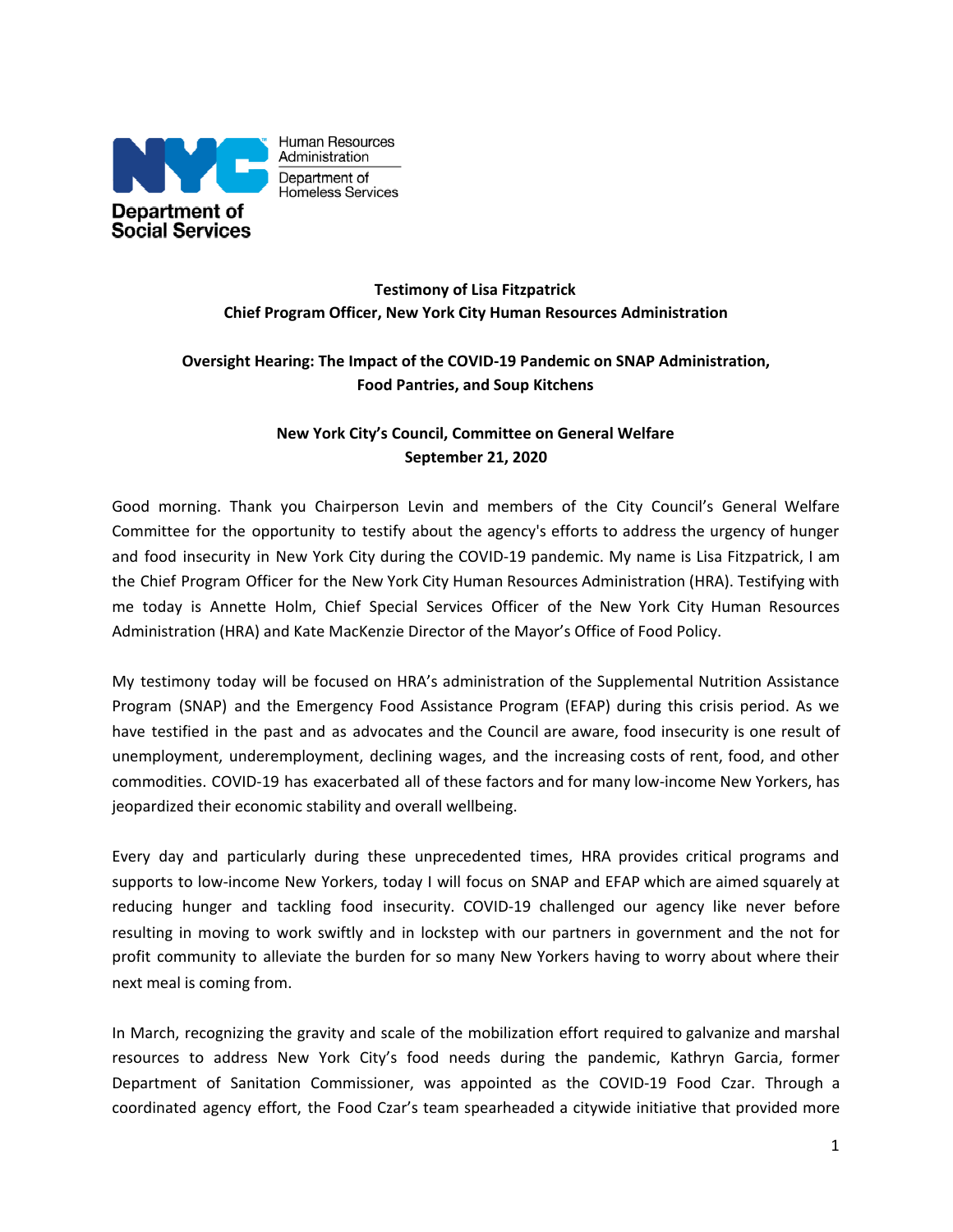than 135 million meals to hungry and food insecure New Yorkers. Further, under the Food Czar, the City took action to secure the City's food supply chain and support regional agriculture, intervened to keep food pantries and other vital emergency feeding charities open and equipped them to meet the surging demand for their services. Through these actions New York City responded, organized, and expanded food availability to our most vulnerable residents. Today, the City is delivering approximately 400,000 meals each day through its Emergency Food Delivery program, which provides meals to low-income homebound New Yorkers, including seniors, in addition to serving another 450,000 grab and go meals at over 400 New York City schools.

### **SNAP - New Yorkers in Need Seeking DSS Services – Applications Volume Up**

The sheer volume of applications received by the agency during the emergency is indicative of the heightened need for food security resources at this time. During the height of the pandemic, the agency received 84,000 SNAP applications in April 2020, the highest number of SNAP applications in modern history, and more than a 200 percent increase compared to the 27,000 applications received in April 2019.

The vast majority of SNAP applications have been submitted electronically, outside of centers, through ACCESSHRA which has revolutionized the client experience in accessing services. Almost 99% of applications were received electronically by the agency using ACCESSHRA in May 2020, compared to 90% in February of 2020. The increased usage of the online portal and mobile app, coupled with the agency's longstanding efforts to provide clients with flexible case service options has significantly reduced in-center client traffic, undoubtedly saving lives by limiting client and staff exposure to the virus in compliance with social distancing directives. Since mid-March, SNAP center traffic dropped significantly with a daily average of approximately 250 visitors in April 2020, compared to 2,600 visitors in April 2019.

In order to meet the demand, with the number of SNAP applications tripled in this period and cash assistance applications doubled, HRA redeployed and retrained staff across the agency as well as recruited staff temporarily from other City agencies such as ACS and DCAS as well as MetroPlus to help process the high volume of applications. In meeting this challenge and to protect staff and clients, HRA built a new remote access platform deploying technology to enable staff to index documents, process applications and interview clients remotely. In total, we reassigned 1,285 employees from various areas within DSS and HRA and recruited an additional 198 from other agencies.

Through HRA's advocacy, we received approval for a range of critical waivers from the New York State Office of Temporary and Disability Assistance (OTDA) working with the United States Department of Agriculture, Food and Nutrition Service (FNS) to help expedite the processing of applications. This effort enabled us to continue the work required to provide client access to food benefits while prioritizing the health and safety of staff and clients.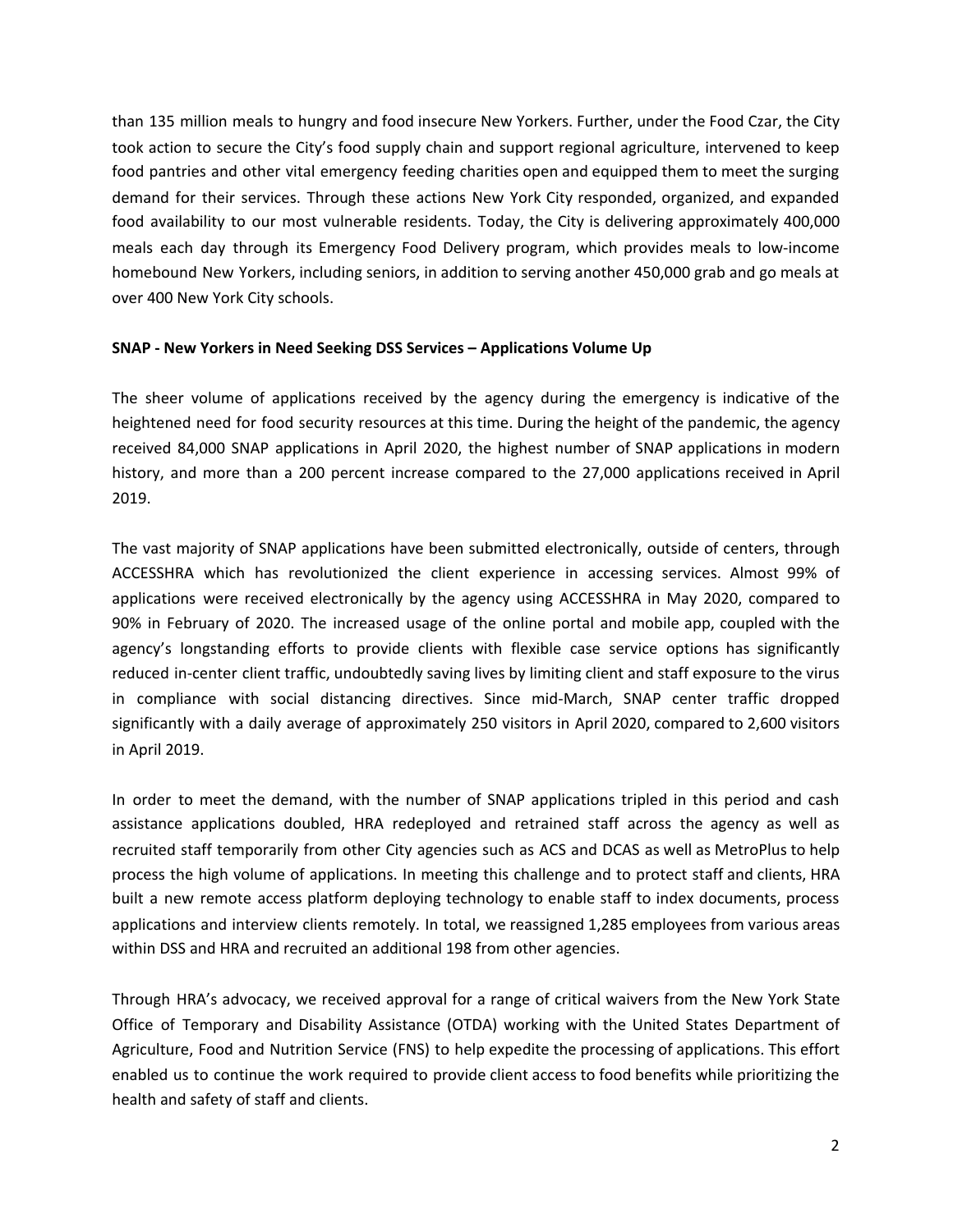#### **Responding to An Unprecedented Pandemic with a Proportional Response**

Working under unprecedented circumstances, the agency was responsive to the rapidly changing information and public health guidance to ensure continued access to benefits for clients. For example, in the early phase of COVID when HRA's offices remained open, we communicated to clients that no negative case actions would be taken if they did not attend scheduled in-person appointments due to concerns with COVID-19. Subsequently on March 24, we received public health guidance that led to the agency's decision to consolidate HRA locations such as Job, SNAP, and Medicaid locations, move our back-office operations to a remote environment, seek the aforementioned waivers, and to offer an array of digital or telephonic services. Our partnership with the State, through relationships built over the years, enabled the agency to request and receive permission to accept Cash Assistance (CA) applications online and to conduct interviews over the telephone, which began on March 20.

We have been advocating for the ability to conduct by telephone the interview portion of the cash assistance application process for a number of years, given the efficiency and channel shift of applying and recertifying for SNAP.

#### **Online Applications, Telephone Interviews, and Telephonic Applications**

With federal and state approval, SNAP clients can apply, recertify, and submit documents online using ACCESSHRA. This was a reform that DSS successfully advocated for in 2015. During the pandemic, with the ACCESSHRA platform in place and operational, the agency was able to act swiftly in March 2020 to temporarily close most locations, but ensured services were still available in each borough, in order to protect the health and safety of staff and clients, while still meeting the need for individuals who prefer to access services in person.

Prior to COVID, as a result of the agency's proactive advocacy in December 2019, 96% of SNAP application interviews and 87% of recertification interviews were held via telephone and the percentage of SNAP applications submitted online had increased to 89%. Months later during the pandemic, families and individuals sought assistance through us from home, allowing us to prioritize public health, during that time 99% of all SNAP business is conducted remotely and outside of centers.

The goal of securing the same client access without the need to come into an office for Cash Assistance as we achieved for SNAP has and continues to be a priority of the agency. In fact, we built a system for online Cash Assistance applications before we had State approval to use it outside of our centers and in other than a limited pilot with 13 community partners, enabling us to go live once the pandemic waiver was obtained in a matter of days. As has been noted, we pushed for these changes in the days before the crisis hit. As a result, we quickly received OTDA approval to permit NYC residents to submit joint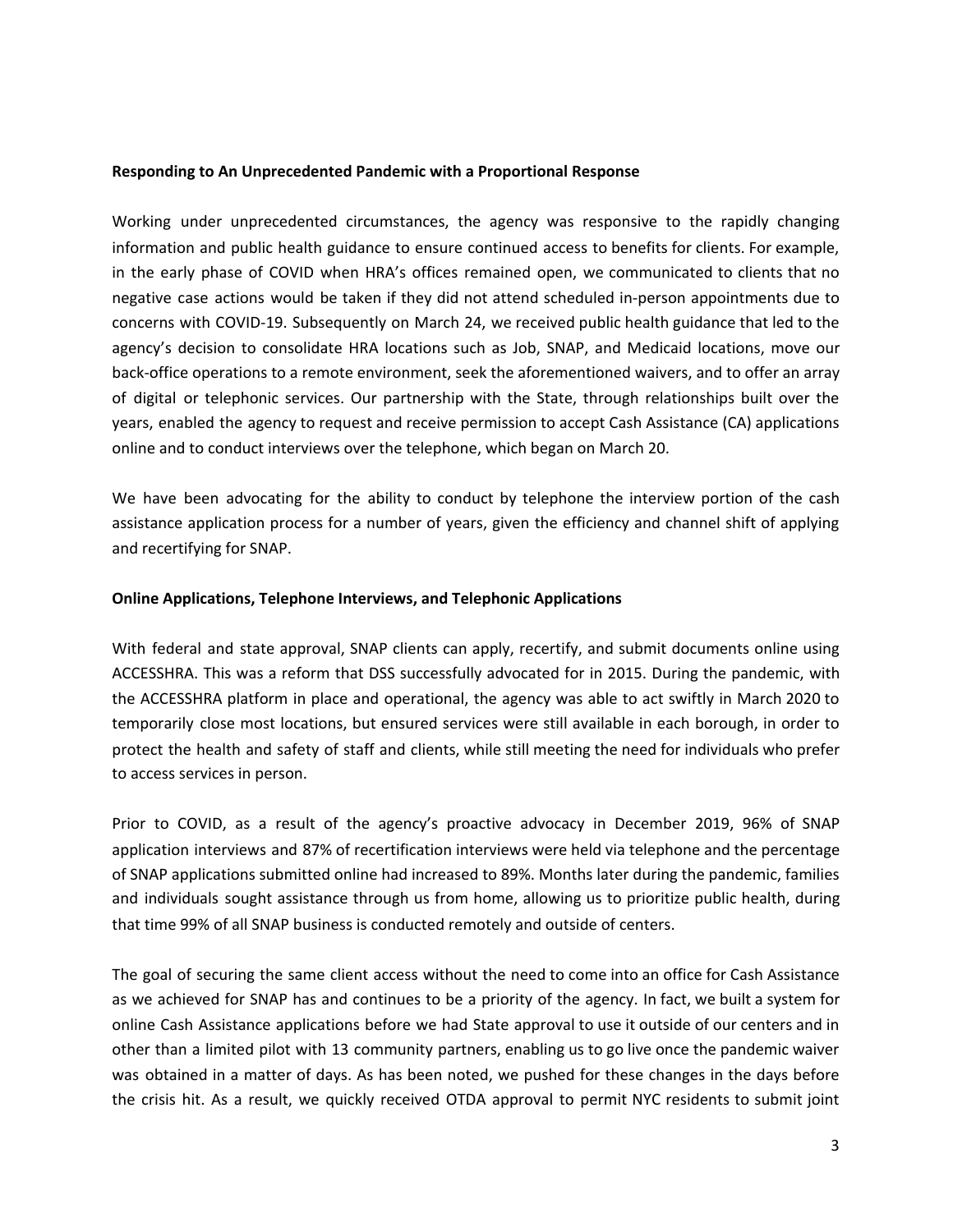applications for Cash Assistance and SNAP online. Within four days of OTDA approval, the agency stood up the system to apply for Cash Assistance/SNAP online and provide telephone interviews as needed. As of April, as a result of this critical reform, 85% of Cash Assistance applications are now submitted online.

We also secured federal and OTDA approval through the end of December 2020 to waive the requirement for a client's physical or electronic signature on SNAP and Cash Assistance applications so that an HRA employee may complete the application over the telephone with the client. This waiver allowed us to implement a process by which a Cash Assistance or SNAP application is completed over the phone for any applicant who lacks internet connectivity, internet-ready devices, the ability to complete and mail or fax applications, are homebound, or have challenges using ACCESSHRA for application submission. Clients who call HRA Infoline and indicate that they are unable to apply online are provided with alternatives, including the option to apply by telephone. Our waiver request to permit community-based organizations to provide this telephone application service was denied. However, it is worth noting that pre-COVID-19, Benefits Data Trust (BDT) – because of their ability to record a telephonic signature – was able to submit SNAP only applications and recertifications for individuals unable to use ACCESSHRA.

### **Current Status of Waivers**

As mentioned, securing critical waivers is at the core of the agency's COVID-19 response. Currently, our work involves requesting extensions of important benefits-related waivers that were previously approved. Thankfully for New Yorkers who rely on our services, many of our extension requests were recently granted for waivers under which we have been operating. The waivers and extensions enable DSS to meet the increased demand for benefits in a safe way to avoid, whenever possible, clients having to come in person to Centers. The below waivers have been extended through December 31, 2020:

- SNAP and Cash Assistance signature waiver for phone applications taken by HRA staff
- Cash Assistance telephone interview waiver
- Drug/alcohol and Domestic Violence (DV) screenings by telephone
- Extension of DV waivers
- Partial extension of the SNAP interview adjustments (for recertifications only but not applications)

The interview adjustments for initial SNAP applications expired on August 31, 2020. All SNAP applicants must have an interview before any benefits may be issued in accordance with the partial SNAP interview adjustments from the federal government. We have asked OTDA to seek an extension of the interview adjustments for applications and are hopeful that it will be granted, but for now the application interview requirement is in effect.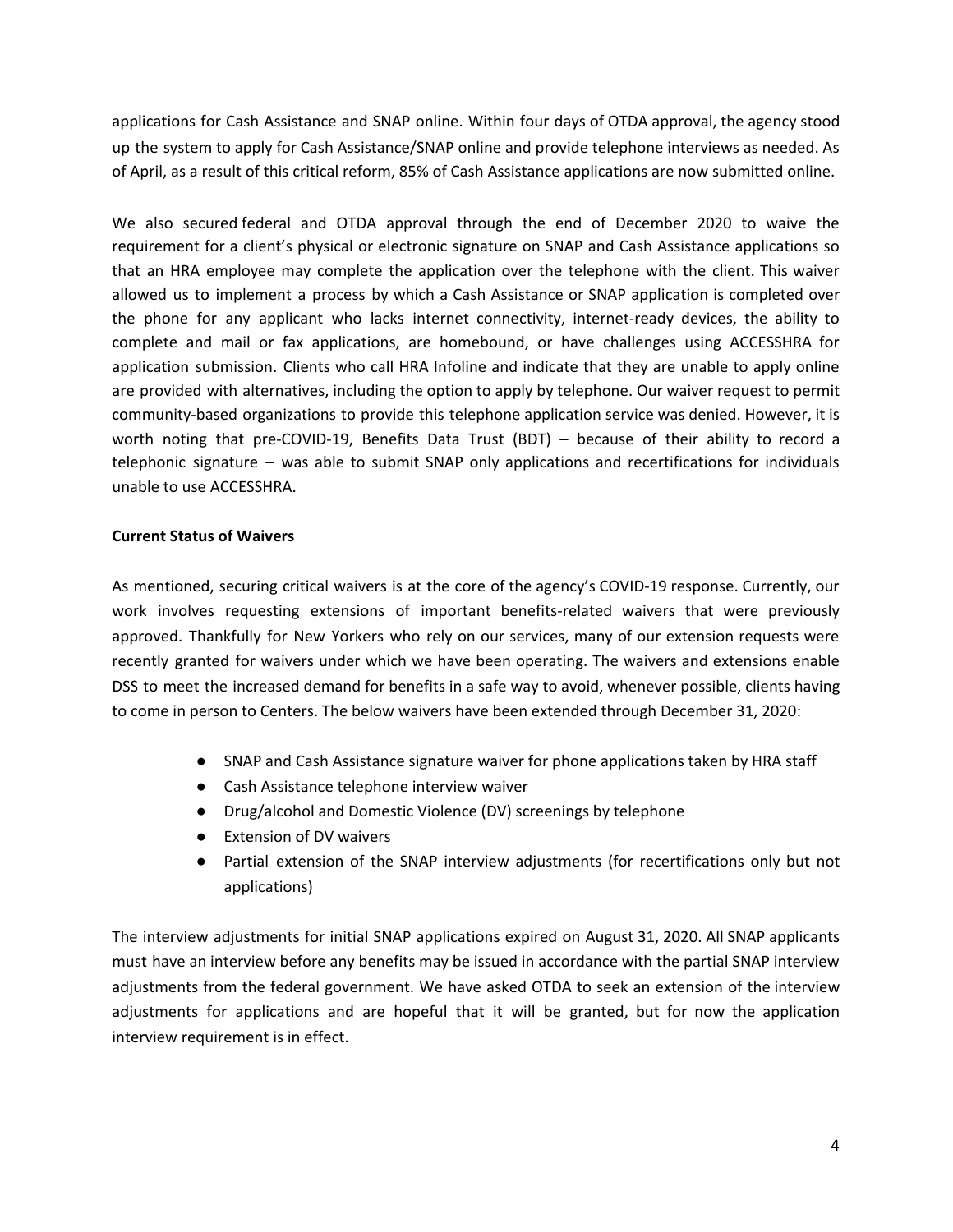### **SNAP and Cash Assistance Recertifications**

The federal government (USDA) extended the SNAP recertification waiver through August 31, 2020. We encouraged clients with SNAP cases that were due to recertify by August 31, 2020 to recertify. At the federal government's direction, we opened the recertification portal and processed a significant number of the August cases. There was no adverse action taken for not recertifying at that time.

### **SNAP and Cash Assistance Recertifications Resuming September 2020**

As required by the federal government (USDA), recertification for SNAP benefits resumed with those cases due to expire on September 30, 2020. Clients must now recertify to continue receiving SNAP benefits. Recertifications can be completed through ACCESSHRA and documentation submission can be conducted through the Mobile Document Upload feature of the ACCESSHRA Mobile app. It remains the case that there is no need for clients to visit an HRA SNAP office.

Clients who are due to recertify by September 30, 2020, have had the ability to recertify now since the period opened on August 1, 2020. We do not yet have a waiver on recertifications for this month, so as required by the federal government clients must recertify in order to continue receiving benefits.

For SNAP cases due to recertify, because of the SNAP interview adjustments from the federal government, which expire December 31, 2020, only some SNAP cases will require an interview. Those clients who do require an interview will receive a telephone call from HRA staff. As a reminder, based on the federal waiver, we can recertify the SNAP case without an interview, provided that **both** of the following conditions have been met:

- the applicant's identity has been verified; and,
- **all** other mandatory information and verification has been provided and is valid:
	- 1. Social Security number (as already required by federal law)
	- 2. Residency
	- 3. Gross non-exempt income (earned and unearned)
	- 4. Disability
	- 5. "Alien eligibility" (as already required by federal law)

Pursuant to the federal waiver, if either of these conditions has **not** been met, then an interview will be required. Under the federal waiver, interviews will still be required if any of the information submitted is unclear or cannot be verified through separate data matches.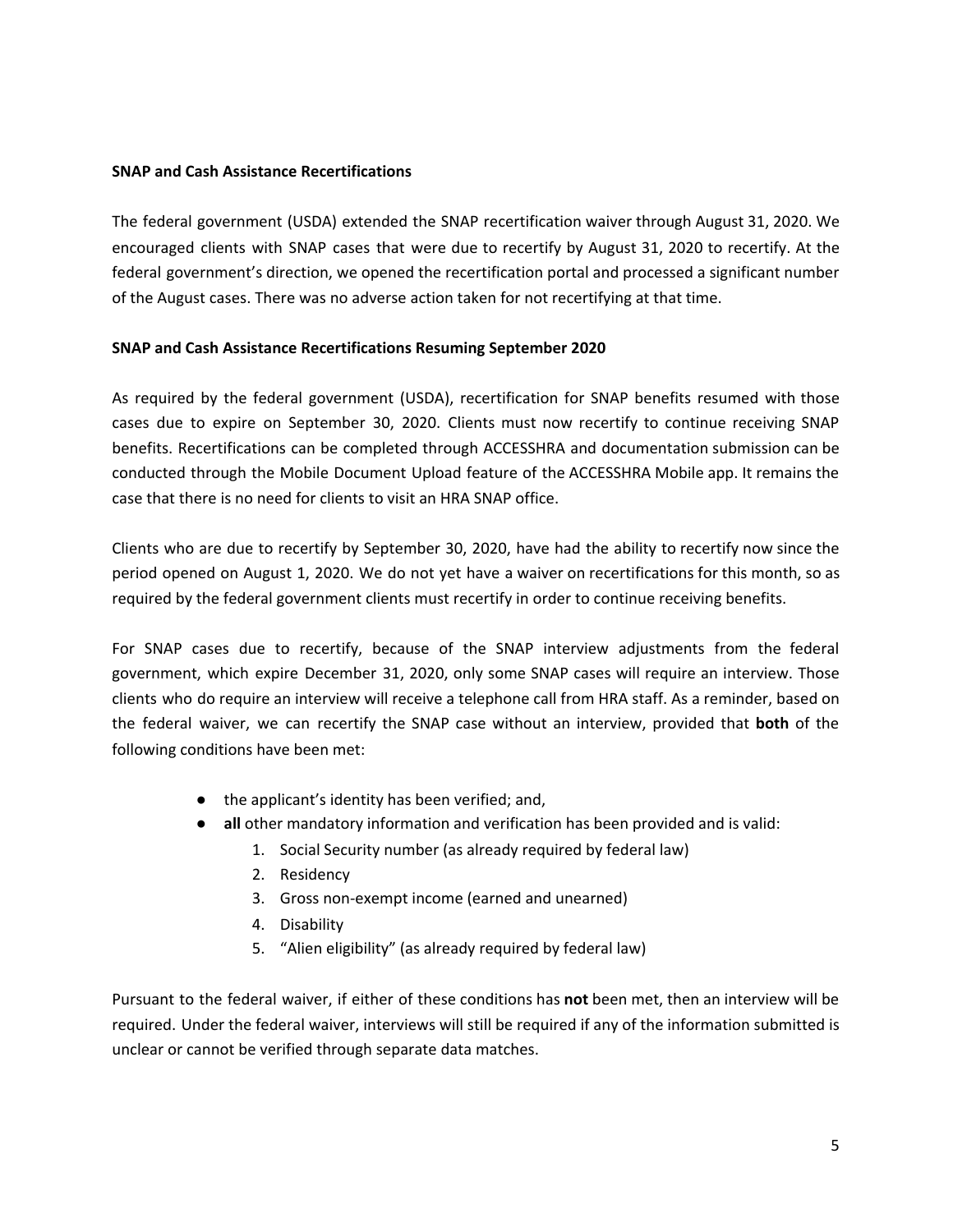The State also extended our recertification waiver for Cash Assistance until August 31, 2020. We encouraged clients with Cash Assistance cases that were due to recertify by August 31, 2020 to do so for the same reasons as above. There were no adverse actions for not doing so at that time.

Cash Assistance clients who are due to recertify by September 30, 2020, have had the ability to recertify since the period opened on August 1, 2020. Clients must recertify in order to continue receiving benefits. Recertifications can be completed through ACCESSHRA. There is no need for these clients to visit an HRA office.

We will continue our advocacy as waiver periods approach the dates on which they expire. It is imperative that these administrative changes become permanent. We know that these changes provide for a dignity-centered model and as we have seen over the last six months, protect public health and safety.

DSS/HRA also sought to implement various SNAP program changes to ensure all households continue receiving the proper SNAP allotment. Emergency allotments of SNAP initially were approved for March and April 2020, but at HRA's urging, New York State secured approval to extend EA supplements through September 2020. SNAP participating households received the maximum benefit allowance. In addition to all the COVID-19 pandemic SNAP program operational changes, DSS/HRA also worked to waive the ABAWD requirements until September 2020 (with a statewide waiver also granted until September 2021), and ensured that once the federal Pandemic Unemployment Insurance benefits lapsed, this income was removed from households' budget, ensuring the maximum benefit level.

**EFAP: Funding and Emergency Food Distribution in New York City**

HRA's Emergency Food Assistance Program (EFAP) provides funding to 578 community kitchens and food pantries citywide. EFAP provides over 40 food items and purchases the most nutritious food items that also meet the dietary and cooking needs of special populations, such as homeless New Yorkers, those with HIV/AIDS, and those who require a Kosher or Halal diet. The actual purchase of these items is based on an analysis of the needs and trends of the emergency food network. HRA also requires that all 578 emergency food programs funded by EFAP provide SNAP outreach services. These services include SNAP eligibility prescreening, assistance with the SNAP application process, and distribution of SNAP materials that promote this nutritional benefit.

The FY21 EFAP Budget is \$20.9 million and includes \$0.7 million in funds that were added at Adoption. Funding for HRA's EFAP program, including food and administrative expenses, was fully baselined by the Administration, and the funding continues to be leveraged to provide non-perishable and frozen food, as well as to provide administrative grants for non-food related expenses to support the EFAP network and the cost for warehousing and transportation.

In FY20, EFAP distributed more than 14,972,681 pounds of food, including over 1,029,780 pounds of frozen food. In the same period, EFAP programs reported serving more than 17,620,975 people. While working to ensure that New Yorkers have a hot, healthy meal, we are also working to reduce the prevalence of obesity, diabetes and cardiovascular disease. Since 2008, EFAP has required all foods